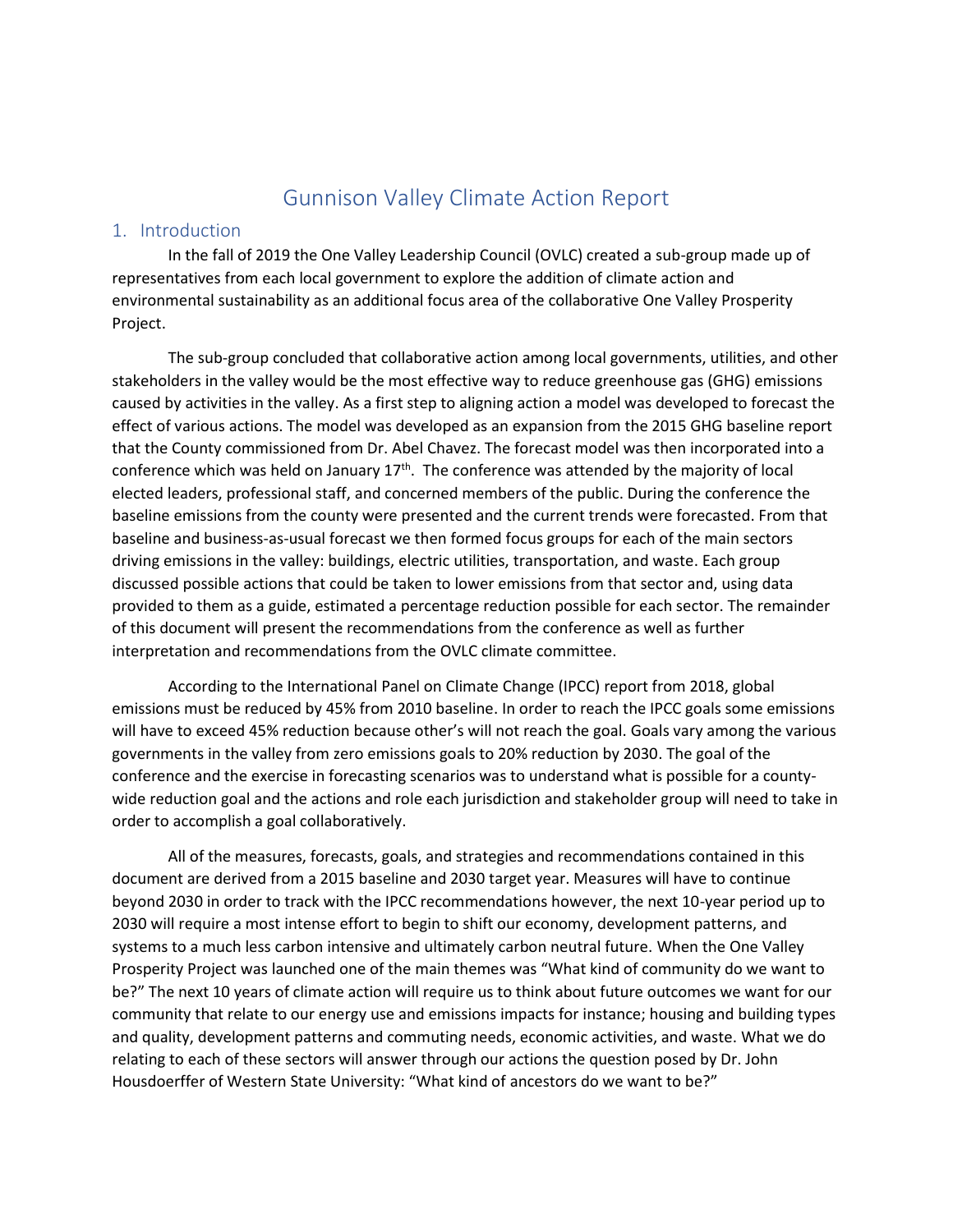# Atmospheric CO<sub>2</sub> concentration

Global average long-term atmospheric concentration of carbon dioxide (CO<sub>2</sub>), measured in parts per million (ppm). Long-term trends in CO<sub>2</sub> concentrations can be measured at high-resolution using preserved air samples from ice cores.



# CO<sub>2</sub> reductions needed to keep global temperature rise below  $1.5^{\circ}$ C

Annual emissions of carbon dioxide under various mitigation scenarios to keep global average temperature rise below 1.5°C. Scenarios are based on the CO<sub>2</sub> reductions necessary if mitigation had started - with global emissions peaking and quickly reducing – in the given year.



Source: Robbie Andrews (2019); based on Global Carbon Project & IPPC SR15<br>Note: Carbon budgets are based on a >66% chance of staying below 1.5°C from the IPCC's SR15 Report.<br>OurWorldInData.org/co2-and-other-greenhouse-gas-



Our World in Data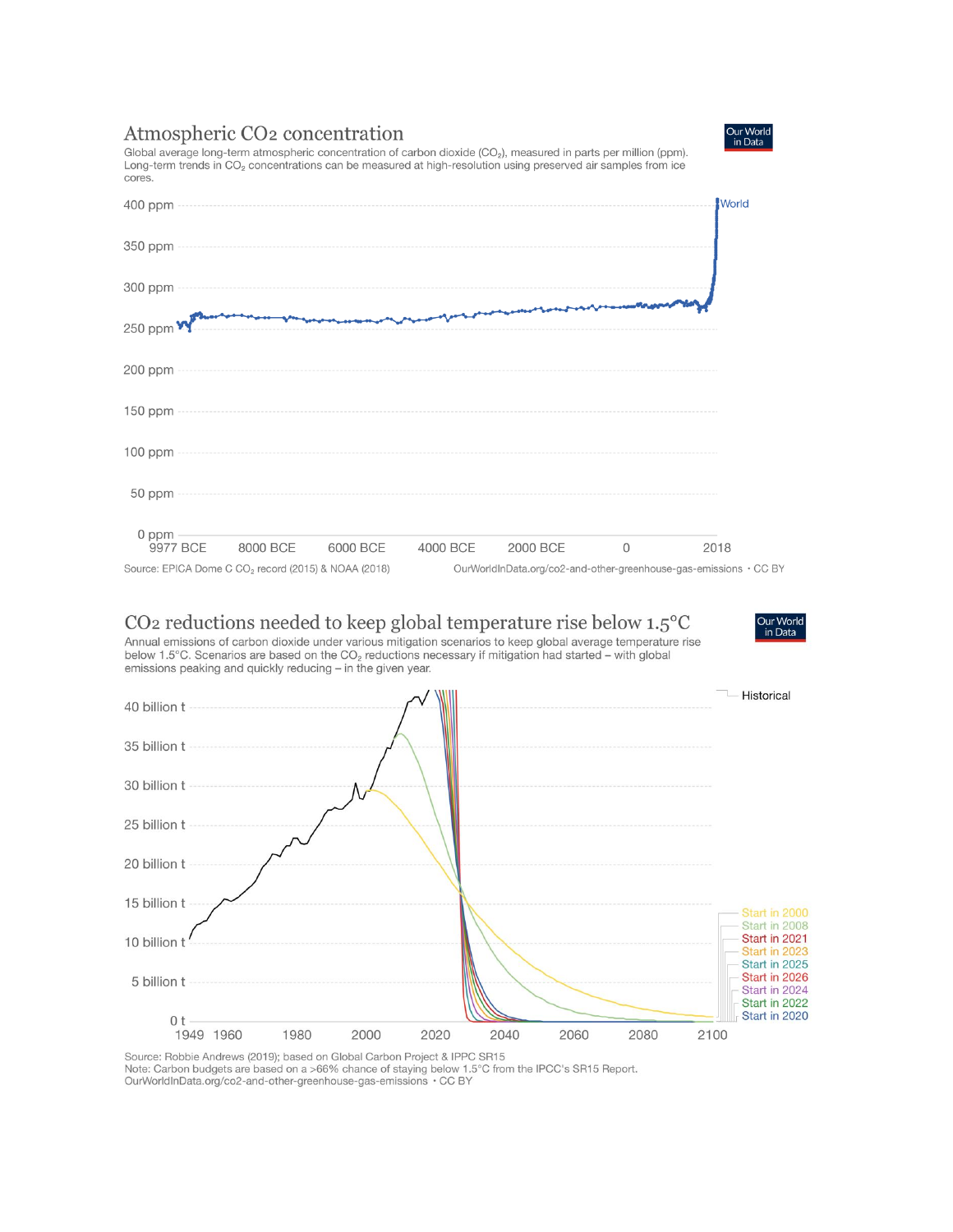#### **Gunnison County 2015 In-Boundary** GHG Emissions: 273,165 mt CO<sub>2</sub>e

#### 2. Greenhouse gas baseline

Gunnsion is using a 2015 baseline of GHG emissions to measure progress against. In 2015 inboundary emissions from Gunnison county were 273,165 metric tons  $CO<sub>2</sub>$  equivalent ( $CO<sub>2</sub>e$ ). Buildings account for 61% of total emissions, surface transportation (vehicles) accounted for 29%, and waste accounted for 8%. Within the building sector electric generation is the largest contributor to emissions accounting for 42% of the total in-boundary emissions in the valley. Air travel is only a small part of the emisions footprint in the valley at this time and so has not been considered for mitigtion efforts at this time.



Forecasting to 2030 emissions are expected to decrease by 6% under current policies adopted at the State and local level. Prior to recent local and state policy changes, and at the time of the 2015 baseline report, emissions in the county were forecast to increase by 12% by 2030.

Three main changes have contributed to the current forecasted 6% decrease:

-Adoption of the International Energy Conservation Code (IECC) by each local jurisdiction

-Adoption of California low emissions vehicle (LEV) standards by the State

-Early retirement of fossil fuel generation by electric utilties with load replaced by renewables

Each local jurisdiction in the county adopted the 2012 IECC in 2016. Buildings built to the 2012 IECC standards will use approximately 1/3 of the energy used by the average residential buildng in the county. By 2030, 17% of homes in the county will have been built after the adoption of IECC codes.

In 2018 the State of Colorado adopted California's low emission vehicle (LEV) standards. The affect of the standards have been modeled by Energy Information Administration (EIA). The forecasted fuel efficiencies for each vehicle type were updated in the baseline forecasting model resulting in a forecasted 28% decrease in emissions from the surface transportation sector despite an expected 17% population increase over the same period of time.

The original 2015 baseline and 2030 forecast assumed a 10% decrease in emissions form the generation of electricity sold by Gunnison County Electric Association (GCEA). Emissions have in fact decreased faster than forecasted having already achieved the reduction expected by 2030 in 2019. Further reductions in electricity related emissions have been publically announced by GCEA's wholesale power provider, Tri-State, and will be discussed and forecasted in detail later in this report. The other electric utility in the valley, City of Gunnison Electric, has also set goals to greatly increase it's proportion of renewable power generation as well.

The results of these three changes have finally turned the tragectory of emissions from the valley from always increasing to decreasing. Further, more drastic, changes are needed though in order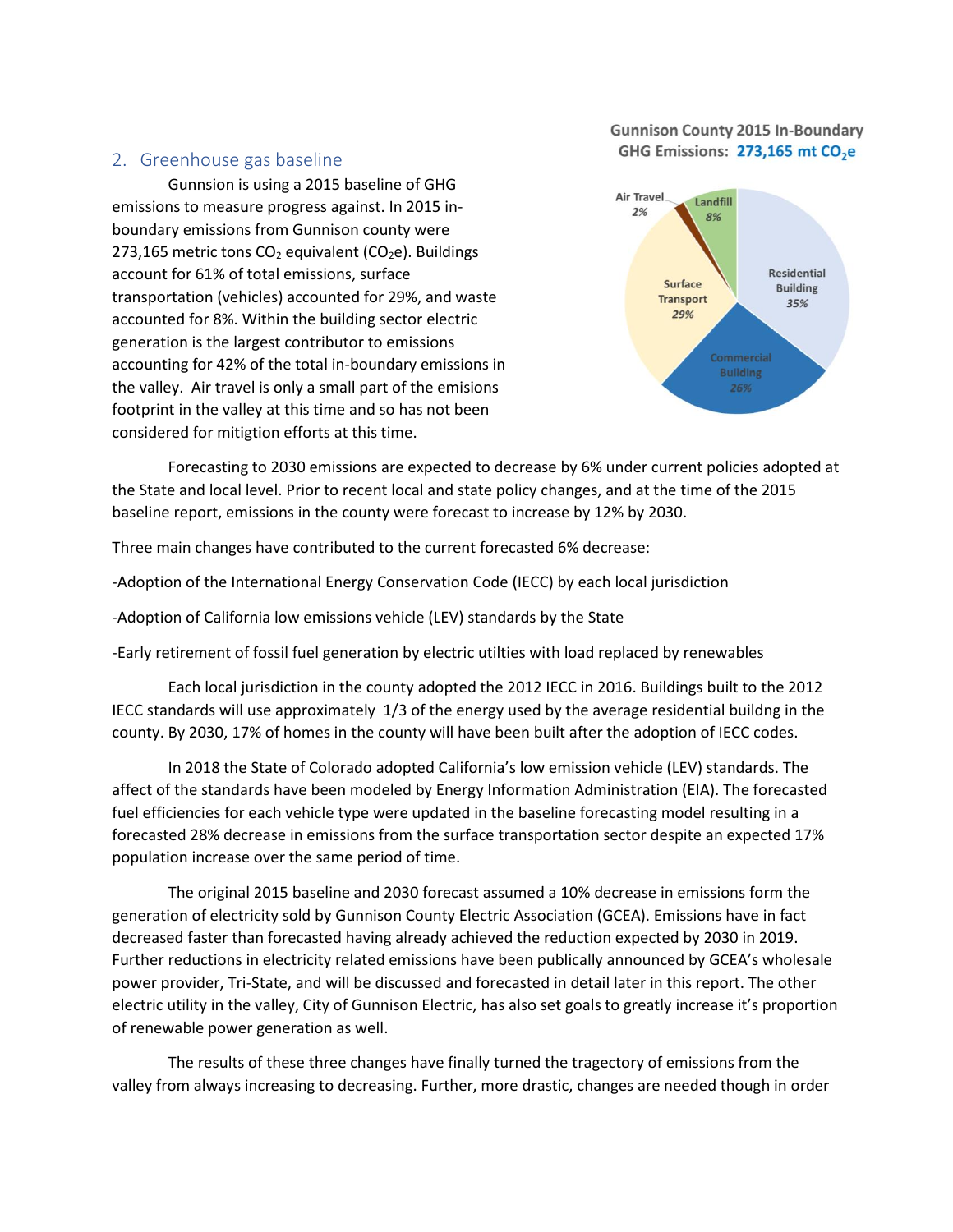to significantly reduce the emissions footprint of the valley. Opportunities fo deep emissions reductions will be discussed in more detail, by sector, forthcoming in this report.

# 3. Buildings

### 3.1. Sector Impacts (sector contribution to overall emissions)

Buildings represent 61% of all emissions from activities in the county. 42% of all emissions are from electricity generation which, at this time, is almost all consumed by buildings. Therefore, reduction in emissions from electricity generation will reduce emissions from buildings. Likewise, reduction in electric emissions factors offer an opportunity to leverage low-emission electricity to further lower emissions from buildings through electrification of buildings and reduced use of natural gas and propane.

# **Gunnison County 2015 In-Boundary GHG** Emissions =  $273,165$  mt  $CO<sub>2</sub>e$



Buildings are the most effectively influenced sector of GHG emissions because local jurisdictions have authority to regulate building codes and development patterns. However, existing buildings represent a challenge. Once a building is built residents have little financial incentive to invest in energy efficiency because of current low energy costs and high property values which seem to be unaffected by relative efficiency of a building compared to others. Furthermore, the rental market currently has little to no incentive to invest in efficiency with a vacancy rate of nearly zero and continuingly increasing demand for rentals conspiring to limit consumer's ability to consider energy costs as a decision point when considering a lease.

#### 3.2. Energy efficiency

Buildings in Gunnison County are less efficient that buildings in the same climate zone (7). Total energy use in buildings was calculated from utility provided data and included in the 2015 baseline report and separated into residential and commercial sectors. Total energy was then divided by total **Residential Buildings** 



2012 Energy Code  $EUI = 35$ 

 $\overline{\phantom{a}}$ 



Rvan Residence EUI = 4

By 2030 17% of all homes in Gunnison County will have been built to 2012 Energy Code or better

square footage of buildings in each sector resulting in an Energy Use Intensity (EUI) which is a globally accepted standard for comparing buildings. EUI calculated as thousands of Btu's per square foot of building area per year (kBtu/sq.ft.). In Gunnison the average residential EUI is 51, the average residential EUI in climate zone 7 is 42 according to the EIA. $1$  Based on data from the 2015 GHG baseline

<sup>&</sup>lt;sup>1</sup> U.S. Energy Information Administration, Residential Energy Consumption Survey 2015 table CE1.1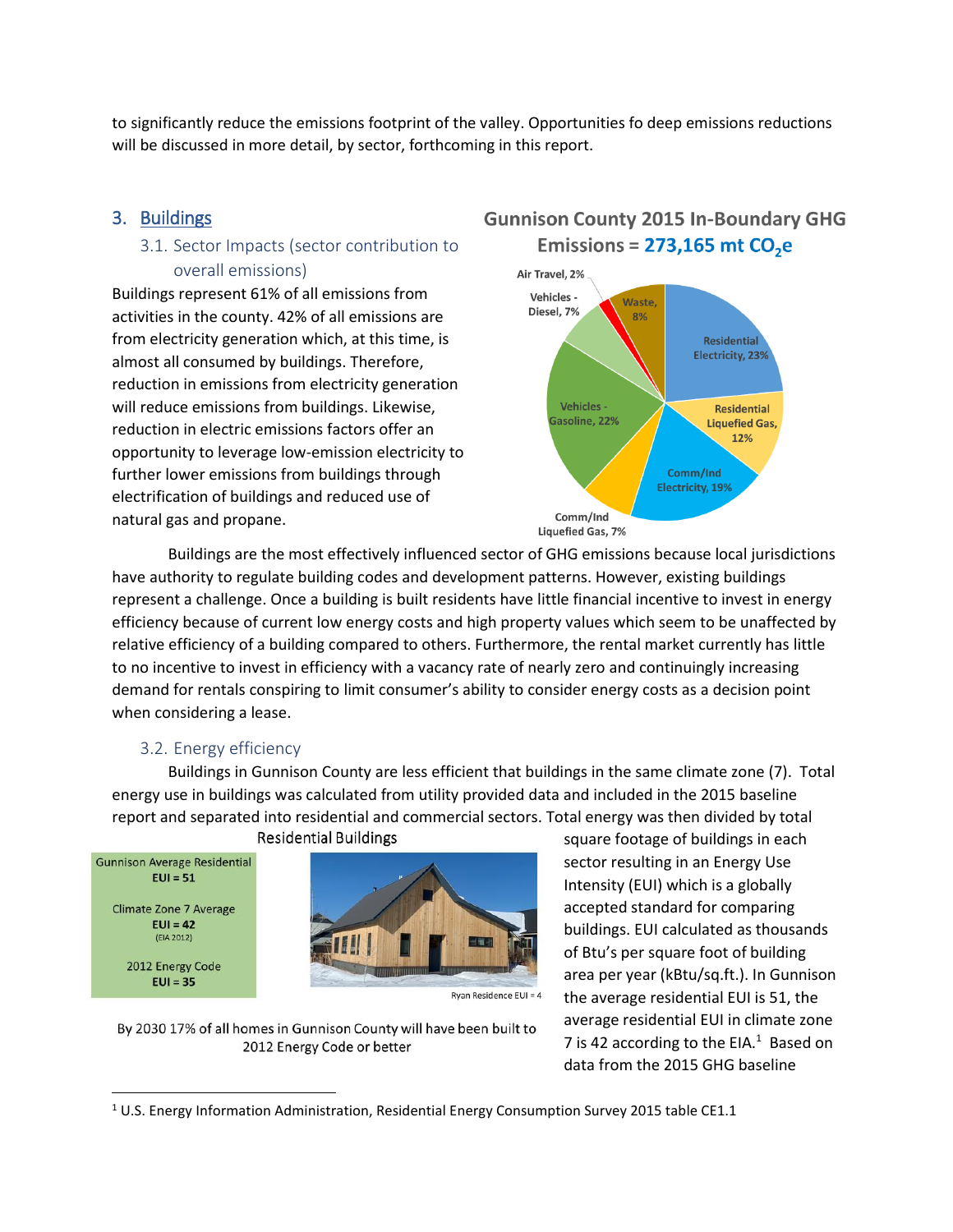report and current energy prices the average homeowner in Gunnison pays \$3,296/ yr for energy. The annual energy cost of an average home that meets the 2012 IECC code (energy code) would be \$2,262. Over a 30yr life and accounting for 1% annual energy cost inflation the energy code home would save the residents \$34,785. Commercial buildings in Gunnison average EUI is 140, the average of commercial buildings in climate zone 7 in 2012 was 86<sup>2</sup>.

# 3.3. Feedback from conference

Increasing efficiency of new and existing buildings was a major topic of discussion among participants and the conference which included commercial property owners/ managers and builders. The group targeted a 15% reduction in residential EUI and an 11% reduction in commercial EUI. Strategies considered included:

-Expansion of the GV-HEAT program to include more incentivization for all income levels

-Smart thermostat replacement program through incentives and bulk purchases through the utilities

For new buildings strategies identified included:

-Adoption of most recent energy codes

-Net-zero ready building code and potential incentivization to going beyond energy code

-Home energy rating for all homes (EUI rating or Home Energy Score)

-Incentivizing passive house principals (solar access, efficiency, walkability, natural materials)

-Low mass sunrooms

 $\overline{\phantom{a}}$ 

-Tax/fee for buildings over a specific size

-Elimination of minimum size requirements in sub-division covenants

#### 3.4. Forecast based on conference goal

Modeling the goal of 15% decrease in residential energy and 11% commercial energy results in a forecasted reduction in building related GHG's of 22,510 metric tons  $CO<sub>2</sub>e$  per year compared to business as usual. This equates to a total GHG reduction of 13%.

#### 3.5. Recommendations

The goals set by participants at the conference are conservative; a 15% reduction in average EUI would still leave the average home in the county at about the average EUI for comparable homes in the same climate zone, the commercial goal similarly would result in Gunnison buildings that use more than average energy for commercial buildings. Greater energy efficiency gains are possible and needed in order to meet climate goals and reduce energy cost burden on Gunnison residents and businesses. Energy costs are historically low presently, especially for natural gas, the best way to hedge against the impact of future energy cost increases is to use less energy. Reductions in energy use intensity of 20% for residential buildings and 25% for commercial are possible but may require more aggressive tactics.

<sup>&</sup>lt;sup>2</sup> U.S. Energy Information Administration, Commercial Buildings Energy Consumption Survey 2012 table C10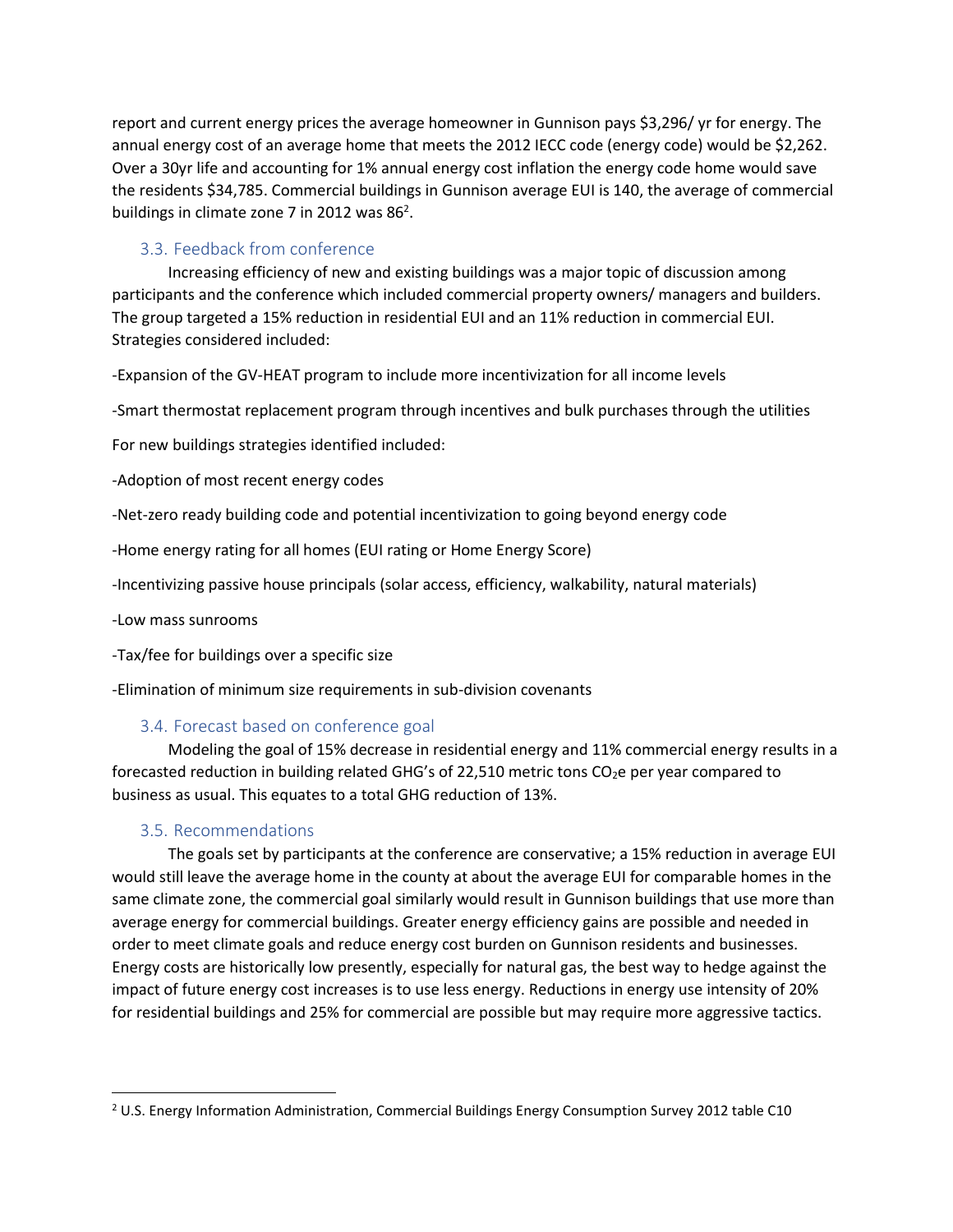As the grid becomes cleaner; electric heating will become a lower carbon option for homes than natural gas.

- Electric heat pumps represent an opportunity to gain significant efficiency in buildings.
	- o Ground source (geothermal) heat pumps are proven and achieve efficiencies of over 400%
	- o Air source heat pumps are now available that will operate in our environment at 100-250% depending on outside temperatures.
- Air sealing and insulating new and existing homes is a big opportunity which starts with a simple audit of the home that includes a blower door test.
- **Geothermal Heat Pump Efficiency** 1 unit of energy from the grid **Yields:** 4-6 units of energy for the building Plus: 3-5 units of "free" energy from the earth 400-600% Efficient
- Energy Scoring and disclosure for market transparency.

Retrofitting existing homes is challenging so incentives either through subsidies for equipment, insulation, and air sealing are necessary. Market competition based on efficiency may be encouraged by simple disclosure of energy and efficiency metrics so those metrics will be easily compared and considered when purchasing or leasing.

#### 3.6. Forecast based on recommendations

If goals of 20% reduction in EUI for residential and 25% for commercial buildings were met it would result in a total GHG reduction of 52,157 metric tons CO<sub>2</sub>e and a total GHG reduction of 19%.

#### 3.7. Policy recommendations

Policies recommended to achieve recommended goals are:

-Maintain adoption of IECC code at most current standard available (low hanging fruit)

-Subsidize building energy audits or make them free (could be priority to partner to increase capacity of GV-heat?)

-Incentivize air sealing through education for do-it-yourselfers and rebates (could be wrapped into building capacity for GV-heat?)

-Develop energy reporting standard for both residential and commercial buildings (high priority)

-Commercial reporting to central website on annual basis

-Residential home scoring or EUI disclosure at time of sale or lease. Make requirement for listing a standardized score or EUI prominently on MLS listing.

-Incentivize heat pump retrofit and other costlier improvements like windows and insulation through low-interest on bill financing. (medium priority—until prices improve?)

-License builders and require annual training hours which include building science and efficiency.

-Award builders publicly with annual awards for lowest energy new construction and most energy reduced through renovation. (low hanging fruit?)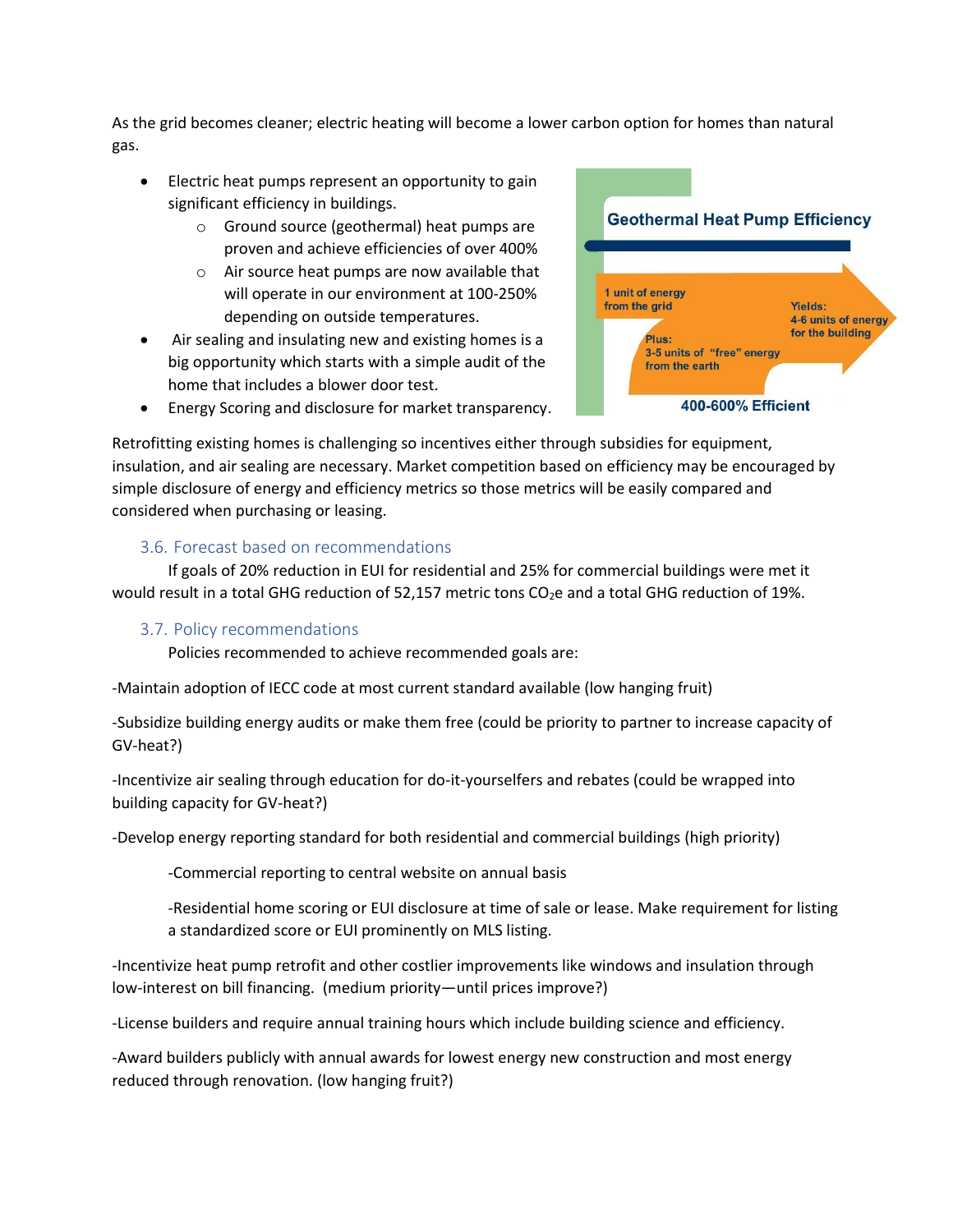# 4. Building Electrification

Building electrification is a huge opportunity as the electric grid becomes cleaner. Currently using electric resistance heating vs. natural gas in an average furnace or boiler emits more GHG's. However, two variables offer opportunity for electric heat to result in far less emissions. The first opportunity is the cleaning up of the electric grid which will be considered more in the electric utilities section 6 of this document. As the grid cleans up even inefficient resistance electric heat will become cleaner than using natural gas. The second opportunity is heat pump technology that increases the efficiency of electric heat dramatically and offers greenhouse gas benefit even with current electricity generation emissions. The emergence of heat pumps and growing availability of more options for both geothermal heat pumps and air source heat pumps which can operate in Gunnison county's cold climate. Geothermal heat pumps are the most efficient mechanical system available but they have a high upfront cost and are not a good fit for every building. Air source heat pumps are also very efficient with the ability to product between 2 and 4 times as much heating and cooling energy as the equivalent electrical energy input to them.

# 4.1. Policy Recommendations

Transitioning buildings to use electricity only for heating represents a big change from current practices that will require focused energy from policy makers and will take a long time. Policies to ban natural gas use are not encouraged at this time due to the limited and still emerging options for efficient electric heating. Incentivizing electrification as discussed in the previous section 3.7 and allowing contractors and homeowners to establish successful projects and best practices will create conditions for possible future action. Current building codes applied to modest size homes is already creating a market incentive against paying for natural gas taps on new construction because of the very small heating loads required. Conversely, a mandated ban on natural gas use resulting in poor projects or unintended consequences could set back nascent efforts to establish effective, efficient, and reliable electrification options in the near future.

# 5. Vehicle Travel

#### 5.1. Sector Impacts

Vehicle travel accounts for 29% of county-wide GHG emissions. Emissions from the transportation sector continue to increase as actual fuel efficiency of vehicles is relatively stagnant because of the increasing popularity of SUV's and trucks and the increase in miles driven. These two factors influence emissions from vehicles:

- Fuel efficiency/ tailpipe emissions
- Miles traveled

l

The State of Colorado adopted the California Low Emissions Vehicle (LEV)<sup>3</sup> standard in 2018 which will have an effect on fuel efficiency and tailpipe emissions. The State has also adopted the Zero Emissions Vehicle (ZEV)<sup>4</sup> standard in 2019. The combination of the LEV and ZEV standards will lower emissions from vehicles by regulating vehicle efficiency and setting minimum sales quotas for ZEV's. The effect of

<sup>3</sup> Code of Colorado Regulations; 5 CCR 1001-24

[<sup>\(</sup>https://drive.google.com/file/d/1LmJQHfKUkzg6HuAKDZ0xzDO4MJMchxxA/view\)](https://drive.google.com/file/d/1LmJQHfKUkzg6HuAKDZ0xzDO4MJMchxxA/view)

<sup>4</sup> Code of Colorado Regulations; 5 CCR 1001-24

[<sup>\(</sup>https://drive.google.com/file/d/1LmJQHfKUkzg6HuAKDZ0xzDO4MJMchxxA/view\)](https://drive.google.com/file/d/1LmJQHfKUkzg6HuAKDZ0xzDO4MJMchxxA/view)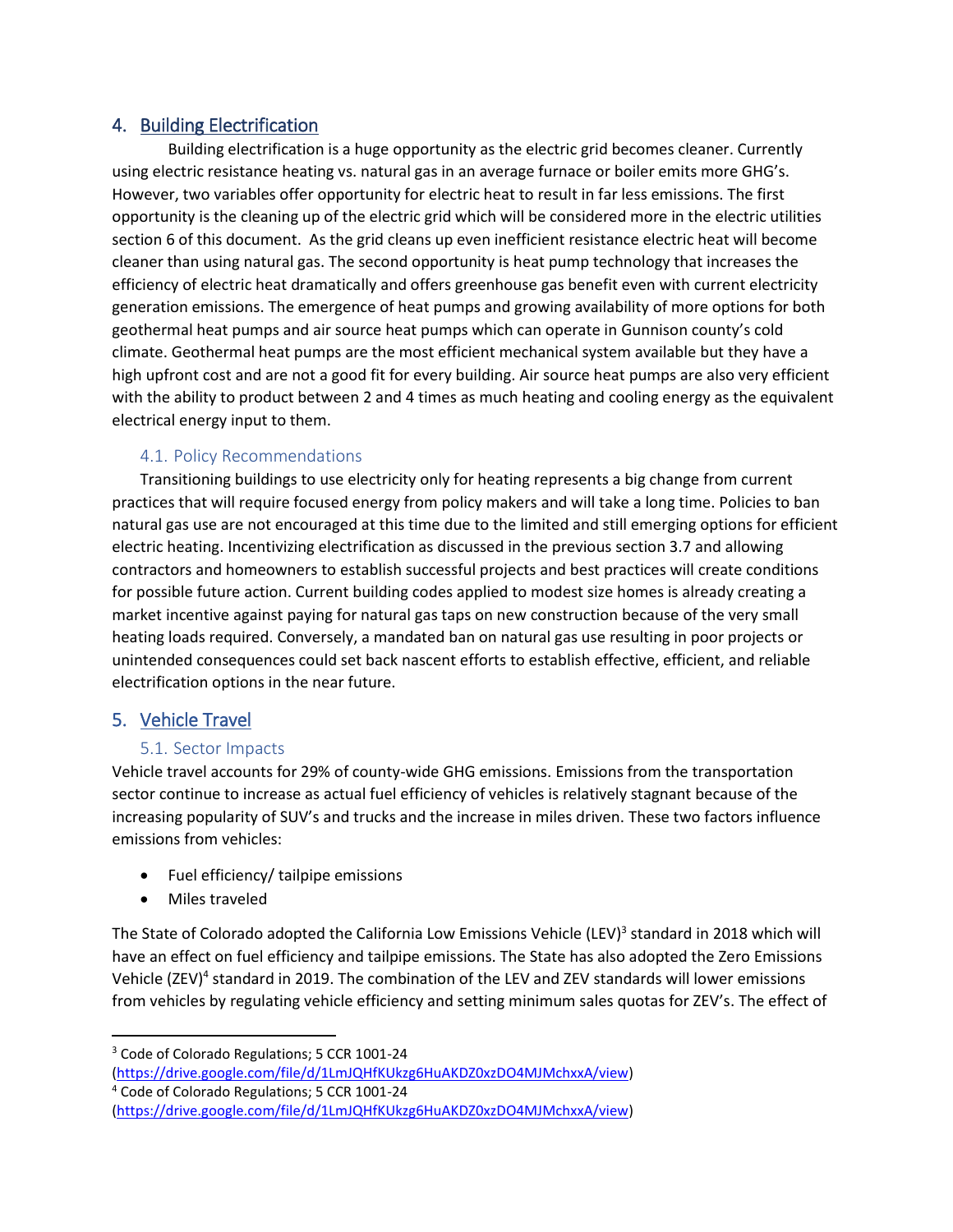the State regulations has been modeled in the County's forecasting tool using data obtained from EIA forecast based on CAFÉ standards and projected vehicle sales. <sup>5</sup> The results estimate a 28% reduction in GHG's from the transportation sector by 2030.

Miles traveled in the County is the other variable accounting for vehicle emissions. For the purposes of the County's GHG baseline report an estimated vehicle miles per person per day (VMT) has been established. Total annual road miles in the county we estimated from Colorado Department of Transportation (CDOT) database<sup>6</sup>. The total miles were divided by population for an average VMT per capita of 26 miles per day in 2015.

The VMT trend between 2015 and 2018 is increasing traffic and increasing VMT per person:

- Average annual vehicle counts on Hwy 135 and Hwy 50 are up 18%.
- Increases of up to 30% in summer months.



• 10% increase at lowest traffic in shoulder seasons.

# Growth in VMT from 2015-18' =  $18\%$  Population growth from 2015-18' =  $4\%$

This data indicates that the trend of increasing VMT is likely connected to both tourism traffic but local commuter traffic as well. During the same 3-year time period county population grew by about 4%. Vehicle travel is growing faster than population. This trend aligns with long-standing national trends of increasing VMT, as a point of reference the national average VMT in 1980 was 18.5 in 2018 it was 27. The RTA bus is very successful with 224,718 one-way passenger trips logged in 2019. That works out to displacing an average of 387 cars per day or about 10% of the commuter vehicle traffic.<sup>7</sup>

# 5.2. Feedback from conference

Participants in the conference set a goal of reducing VMT by 8% by 2030 which would result in a VMT of 24. An 8% reduction is roughly equivalent to every driver not driving for 2 days they would otherwise drive each month of the year. They identified several strategies to accomplish this goal:

• Increase number of bus trips

l <sup>5</sup> Energy Information Administration (EIA); Annual Energy Outlook 2019, Table: Transportation [\(https://www.eia.gov/outlooks/aeo/data/browser/#/?id=7-AEO2019&region=0-](https://www.eia.gov/outlooks/aeo/data/browser/#/?id=7-AEO2019®ion=0-0&cases=ref2019&start=2017&end=2030&f=A&linechart=ref2019-d111618a.5-7-AEO2019&sid=&sourcekey=0)

[<sup>0&</sup>amp;cases=ref2019&start=2017&end=2030&f=A&linechart=ref2019-d111618a.5-7-AEO2019&sid=&sourcekey=0\)](https://www.eia.gov/outlooks/aeo/data/browser/#/?id=7-AEO2019®ion=0-0&cases=ref2019&start=2017&end=2030&f=A&linechart=ref2019-d111618a.5-7-AEO2019&sid=&sourcekey=0) <sup>6</sup> CDOT Traffic Data Explorer:<https://dtdapps.coloradodot.info/otis/TrafficData#ui/0/1/0/criteria//51/true/true/>

 $^7$  The lowest avg. daily vehicle count occurs in March, 2019= 3965 vehicles per day on Hwy 135 (CDOT Traffic Data Explorer)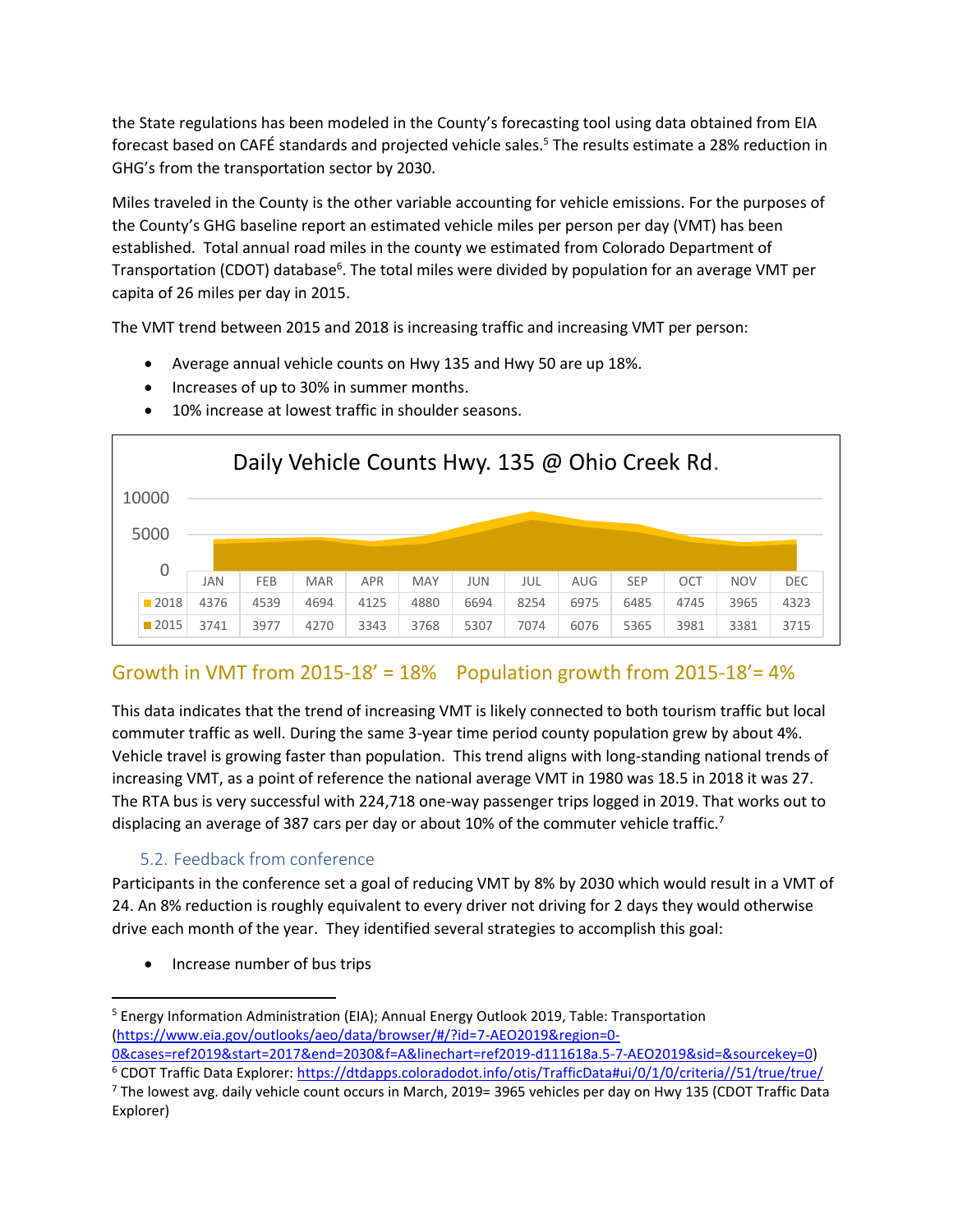- Increase ridership on buses by accommodating mountain bikes and skis
- Provide ample parking for buses with park and ride locations at both ends of the Valley
- Increase Bustang service to Denver (more trips)
- Add Bustang service between Crested Butte and Montrose
- Increase school bus ridership
- Ridesharing pool sponsored by RTA and businesses
- Lower speed limits in Gunnison and improve bike lanes and non-motorized routes in the City
- Ensure workforce housing is near jobs which is attainable with wages paid

#### 5.2.1.Forecast based on conference goal

Reducing VMT by 8% by 2030 combined with the State LEV and ZEV standards will result in a reduction of 36% in the transport sector. The reduction in the total county-wide GHG's would be about 7%.

> RTA Impact (2019) - 224,718 one way passenger trips

 $-141,332$  one way car trips displaced/yr

- Avg. 387 cars per day

#### 5.3. Policy Recommendations

Local policy makers have 3 main tools to affect VMT:

- Increase mass transit availability
	- o RTA buses per day summer and winter
	- o Gunnison circulator bus
	- o Increased ridesharing
- Inconvenience driving
	- o Paid parking
	- o Slow speed limits
	- o Increased multi-modal space on streets
- Decrease necessary driving
	- o Workforce housing near jobs
	- o Reduce sprawl
	- o Increase density and mixed uses in planning and zoning
	- o Planning and transit/bike access to trailheads
- Encourage human powered transportation
	- o Safe bike lanes
	- o Improve sidewalk connectivity
	- o Commercial development site planning accommodate for bikes and pedestrians

#### 5.4. Low Carbon Transportation

Reducing miles vehicles are driven will reduce GHG emissions from transportation. Converting necessary transportation to low carbon sources will further reduce emissions. Federal and State vehicle emissions and efficiency rules are the most impactful policies upon fleet-wide vehicle emissions. The State of Colorado has moved to adopt the California Low Emission Vehicle Standard and the Zero Emission Vehicle Standards; however, the federal government has challenged California's waiver effectively invalidating the standards. Further, the federal Corporate Average Fuel Efficiency (CAFÉ) standards are being replaced by less stringent Safer and Fuel-Efficient Vehicles (SAFE) rule. In light of the uncertainty the GHG forecasting model has integrated and assumed adoption of the middle ground CAFÉ standards. These standards regulate an incremental increase in corporate (nationwide average per brand) fuel

Transportation: RTA bus service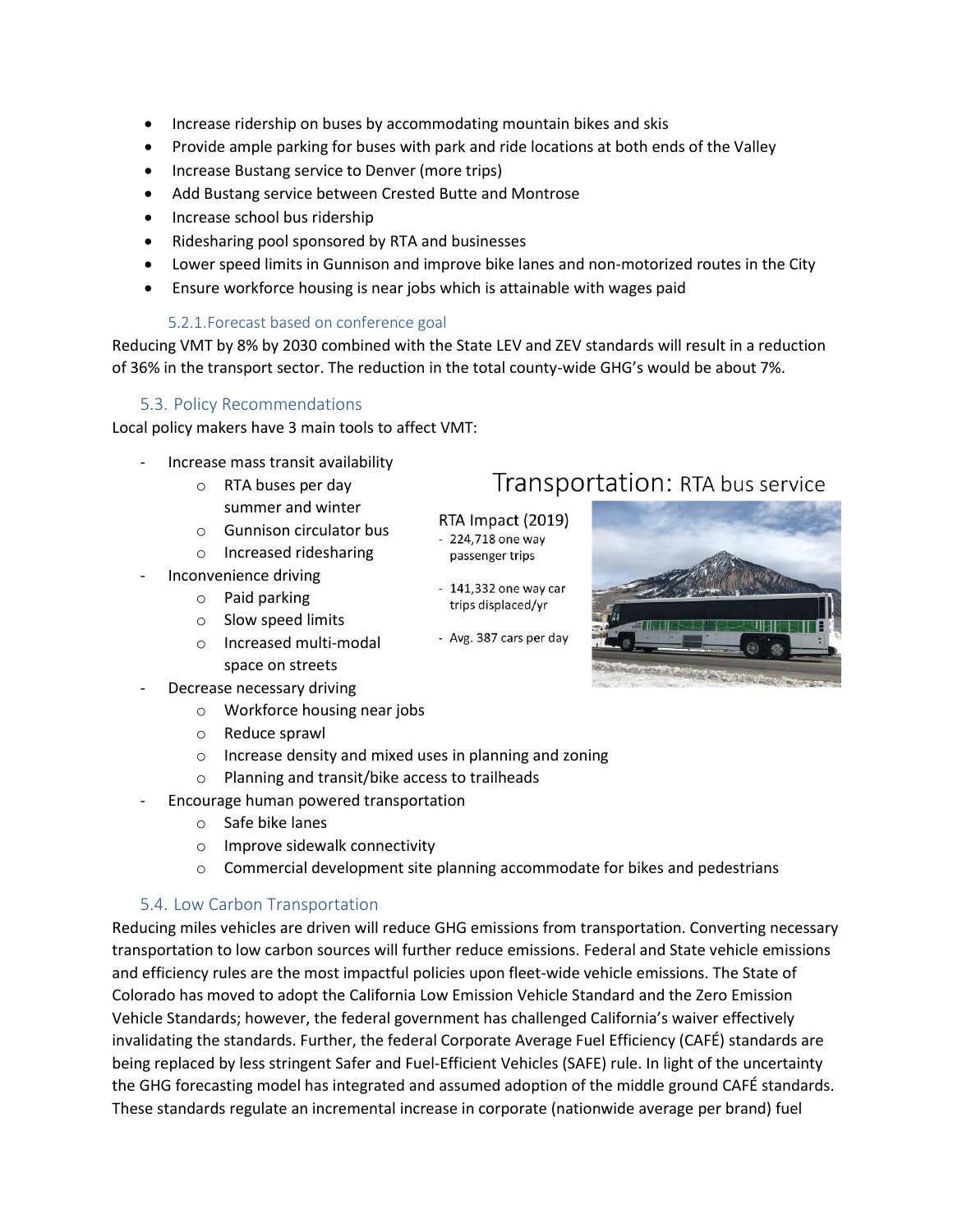efficiency each year. Electric vehicle incentives are baked into both the CAFÉ and California standards. Local governments can further support quick transition to more fuel-efficient average vehicle fleets.

#### 5.5. Policy Recommendations

- o Install or support the installation of electric vehicle charging stations
- o Convert fleets to alternative fuel sources (use data to inform decisions)
- o Work with utilities to ensure electrical infrastructure is prepared for electric vehicle charging loads

# 6. Energy/ Utilities

# 6.1. Sector Impacts

42% of greenhouse gas emissions in the county are from electricity generation, 19% of the total county footprint comes from natural gas and propane. Nearly all utility energy is consumed in buildings with a small amount of electric power being used for ski operations and other commercial processes and operations. Building efficiency will reduce consumption of electricity and gas but the biggest opportunity to reduce emissions from the Energy/Utilities sector is by changing electric generation.

The electric sector in the Gunnison valley is served by GCEA and the City of Gunnison. Each receive power from wholesale power providers under long-term contracts that require all power purchased by the utility to come from the wholesale power provider with carve outs for small amounts of selfgenerated energy or power purchases from local renewable projects.



GCEA's wholesale power provider is Tri-State generation. In 2015 Tri-State's emission factor which is a measure of GHG emissions per kWh of power produced was 0.735 kgCO<sub>2e</sub>/kWh. The City of Gunnison's wholesale power provider is Municipal Energy Agency of Nebraska (MEAN). The City also receives an allocation of hydro energy from the Western Area Power Administration (WAPA) which accounts for about 30% of the City's power supply. The resulting emissions factor of the City of Gunnison utilities from combined power from MEAN and WAPA in 2015 was 0.510 kgCO<sub>2e</sub>/kWh.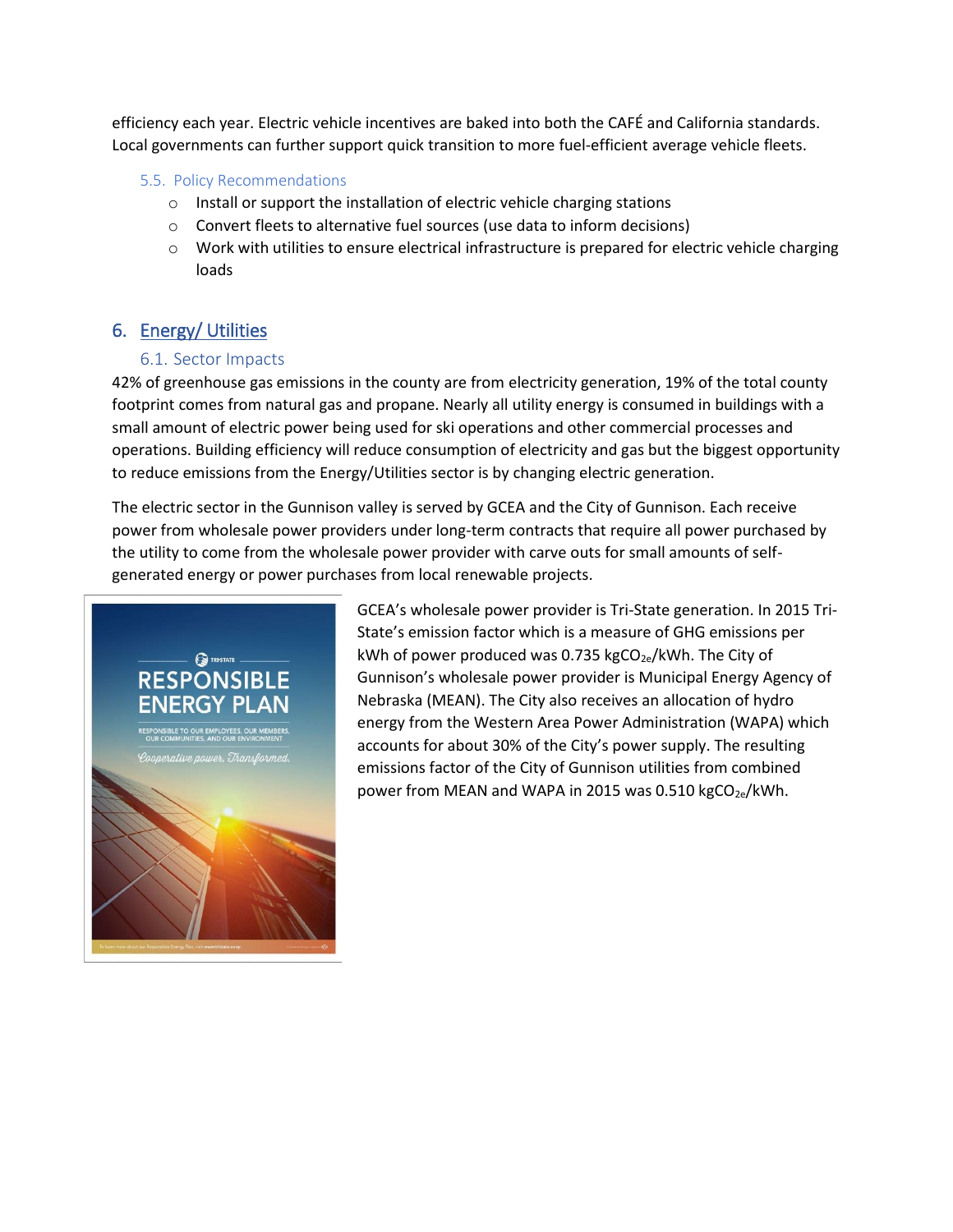# 6.2. Opportunities and barriers; what has been done by other utilities

#### 6.2.1 Utility Scale Renewables

In late 2019 Tri-State announced its intention to reduce its emission in line with the State's goals. Tri-State also became regulated by the Public Utilities Commission which has the power to enforce emissions reductions mandated by the State. Tri-State's "Responsible Energy Plan" promises a 70% reduction in CO<sub>2e</sub> emissions by 2030 from the 2005 baseline. This major change in Tri-State's future strategy includes closing all if it's Colorado coal generation resources and building more than 1 gigawatt of additional utility scale renewable resources.<sup>8</sup>

In the fall of 2019 the City of Gunnison announced plans to negotiate a power supply contract with their wholesale power provider to provide the City with wind energy to replace the portion of their power supply that is derived from fossil fuels and compliment the large portion of hydro energy the utility already receives.

The changes in electric utility emissions factors will dramatically lower GHG emissions from the Gunnison Valley resulting in a reduction in emissions of over 30%. However, they also present an opportunity to go even further through beneficial electrification of the building and transportation sectors. As discussed in section 4; building electrification and the use of both ground source (geothermal) and air source heat pumps will reduce energy used by buildings and when that electrical energy comes from low carbon sources the cumulative effect is even greater GHG reductions. Similarly, cleaner electricity offers will make electric vehicles more impactful in reducing emissions. It a tacit trade; as utilities invest in renewables and the grid becomes cleaner there is more incentive to promote the use of electricity in place of fossil fuels for both buildings and transportation.

Locally both the City of Gunnison and GCEA have opportunities to build utility scale renewable projects up to a limit based on a percentage of their total use. GCEA is actively working to develop hydro power at the Taylor Dam and is also working to develop grid scale solar installations. The City of Gunnison is collaborating with the County to develop a grid scale solar array at the airport.

#### 6.2.2 Distributed Renewables

 $\overline{\phantom{a}}$ 

Distributed renewables, owned or leased by the customer rather than the utility is another way to integrate renewables into the grid. Both electric utilities offer net-metering options for distributed renewables. The percentage of consumers who have taken advantage of the net-metering policies is small but as the cost of solar panels continues to fall and if finance rates continue to stay low, more consumers may invest in their own solar arrays.

#### 6.3. Feedback from conference

Tri-State's announcement of their plan to close coal generation plants and invest in renewables at a large scale dominated the discussion at the conference, along with the City of Gunnison's public discussion of a wind power purchase. The prospect of both utilities reducing their emissions factor's by large margins was welcome news and set an optimistic tone for the discussion of utilities and the ability to reduce emissions across sectors. The goals set for utility emissions reduction were in-line with the announcement from Tri-State for GCEA. For the City a reduction of 80% from 2015 levels was assumed

<sup>8</sup> [https://www.tristategt.org/sites/tristategt/files/PDF/Responsible-Energy-Plan/Tri-State-Responsible-](https://www.tristategt.org/sites/tristategt/files/PDF/Responsible-Energy-Plan/Tri-State-Responsible-Energy-Plan.pdf)[Energy-Plan.pdf](https://www.tristategt.org/sites/tristategt/files/PDF/Responsible-Energy-Plan/Tri-State-Responsible-Energy-Plan.pdf)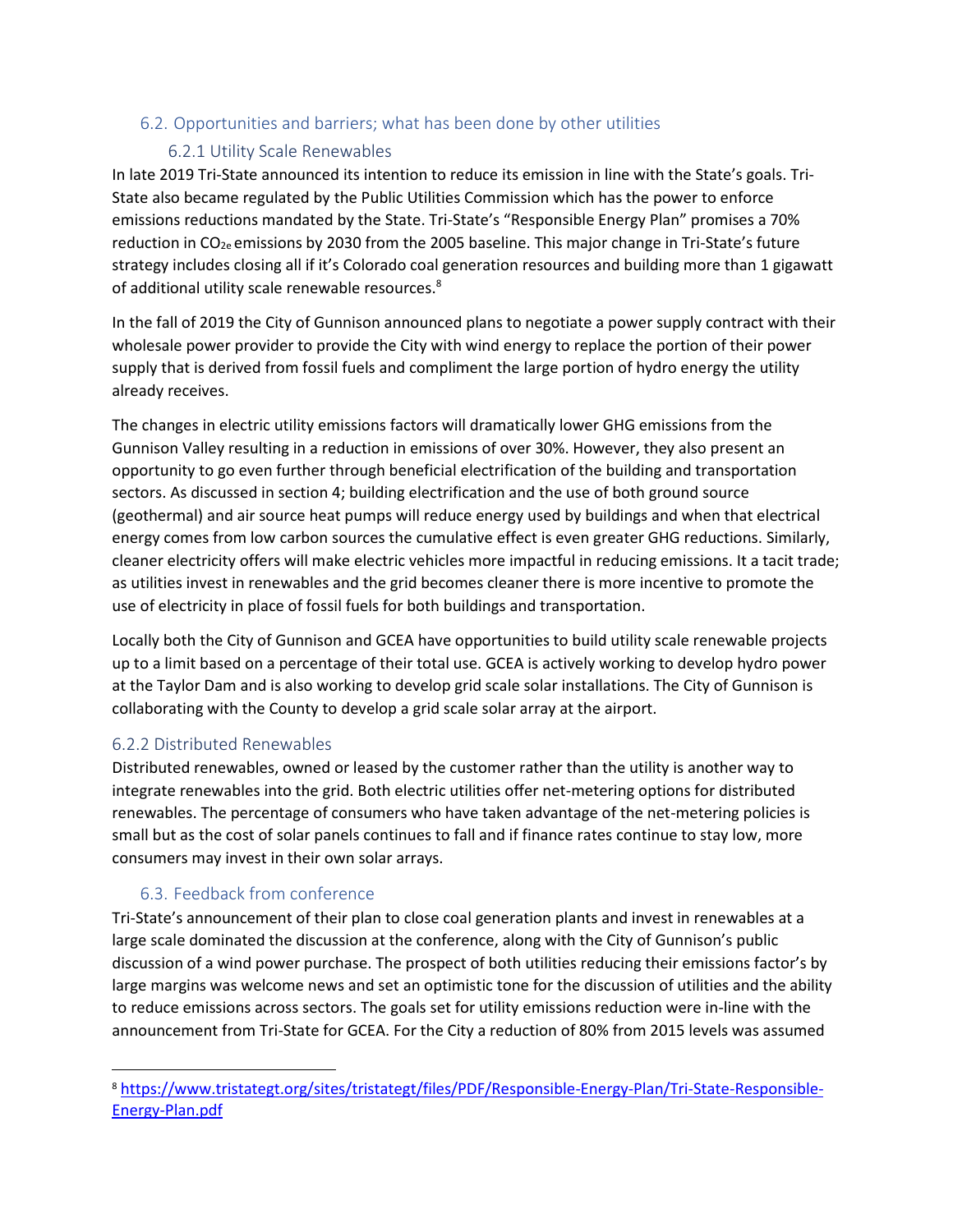based upon the City's goal of 100% wind power to supplement their hydro power. The City's electric emissions were not assumed to be zero because of an acknowledgement that the utility will still rely on some fossil fuel generation during times that wind and hydro cannot meet demand. The 80% reduction from 2015 still represents a very low electric emissions factor.

Other feedback includes:

- Build local solar arrays
- Develop geothermal generation at Waunita
- Include renewables in long-term land use planning
- Create pathway for renewable project review in LUR
- Continue to support the State's goals and the PUC regulatory authority

#### 6.3.1.Forecast based on conference goal

Wholesale electric utilities achieving the emissions reductions discussed above will result in emissions factors of:

- GCEA:  $0.227 \text{ kgCO}_{2e}/\text{kWh}$
- City of Gunnison:  $0.157 \text{ kgCO}_{2e}/kWh$

These lower emissions factors are forecast to reduce emissions from the Gunnison Valley by 30% by 2030 including forecasted growth and with no other action

#### 6.4. Recommendations

- Support local renewable projects by creating processes for review in land-use planning, renewable projects often cover large areas but have much different impacts than large commercial or residential development.
- Continue to monitor PUC proceedings and advocate for aggressive planning and enforcement of the transition to low-carbon electricity generation.
- Utilize publicly owned parcels (where appropriate) for grid scale renewable projects or community solar (subscription) projects
- Encourage on-site renewables like rooftop PV by creating an easy review process and removing barriers like architectural controls.
- Develop Renewable Energy Mitigation Program similar to Aspen with proceeds benefitting lowincome households, potentially through GVHEAT

# 7. Waste

#### 7.1. Sector Impacts

Waste represents around 8% of total emissions from the valley. Emissions related to waste mostly come from the decomposition of organic waste and the generation of methane with that decomposition occurs anaerobically which is generally the case in landfills.

#### 7.2. Opportunities and barriers; what has been done in other communities

A couple of opportunities exist to mitigate waste related emissions: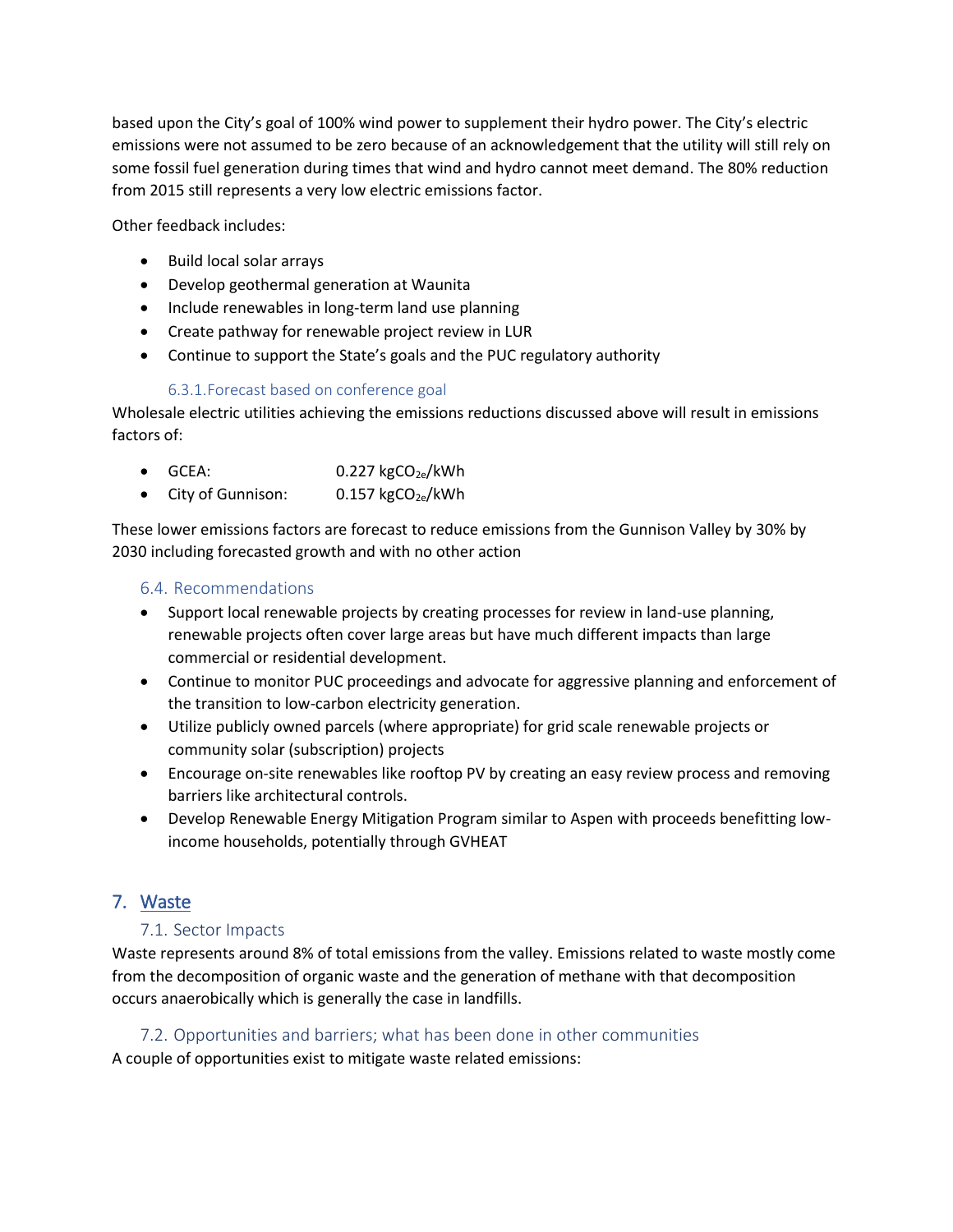- Reduce organic waste being landfilled by diverting it to composting or digestion facility (digestion would result in methane used to displace natural gas)
- Eliminate methane escaping into by flaring it on-site as it is generated at the landfill (generates  $CO<sub>2</sub>$ )

Diversion of organic waste from the landfill is being done in several major cities and similar counties to Gunnison like Pitkin and Summit County, Utah. Diversion projects can produce feedstock for compost facilities or anerobic digesters that generate renewable natural gas. Both will have ancillary emissions impacts including; transportation and material handling to combustion of methane in the case of anerobic digestion. Challenges include:

- Land to operate large compost operation
- Logistics of further segmenting waste streams that already separate recycling from other waste
- Animal proof curbside containers
- Contamination and mixing of trash or recyclables with organics
- Sustainable business model

# Opportunities include:

- Building upon experience the City has with Gunni Gold
- Teach and encourage backyard composting

# 7.3. Feedback from conference

The goal set at the conference was diversion of 50% of compostable organics from the landfill by 2030.

# 7.3.1.Forecast based on conference goal

Diverting 50% organic waste will not reduce waste related emissions by 50% because of added material handling and hauling as well as  $CO<sub>2</sub>$  and Methane emissions that will occur in the process. We used a model created by the EPA called WARM<sup>9</sup> to estimate emissions impacts. The result of diverting 50% organic waste from the landfill is a 26% decrease in waste related emissions or a drop from 8% of total emissions to approximately 6%.

# 7.3.2.Action items identified

- 1. Find space or spaces for composting
- 2. Develop operations programming publicly managed pick up/drop off systems, private business opportunity, and/or community partnerships
- 3. Must be available and equitable for all community members
- 4. Animal proof containers
- 5. Develop education and outreach programming
	- a. Contamination issues
	- b. What is compostable/recyclable
	- c. How to compost/recycle
- 6. Plan and develop a community-scale composting operation
- 7. Backyard composting education/classes.
- 8. Develop/learn from Gunni Gold, WCU, others

 $\overline{\phantom{a}}$ 

<sup>9</sup> <https://www.epa.gov/warm>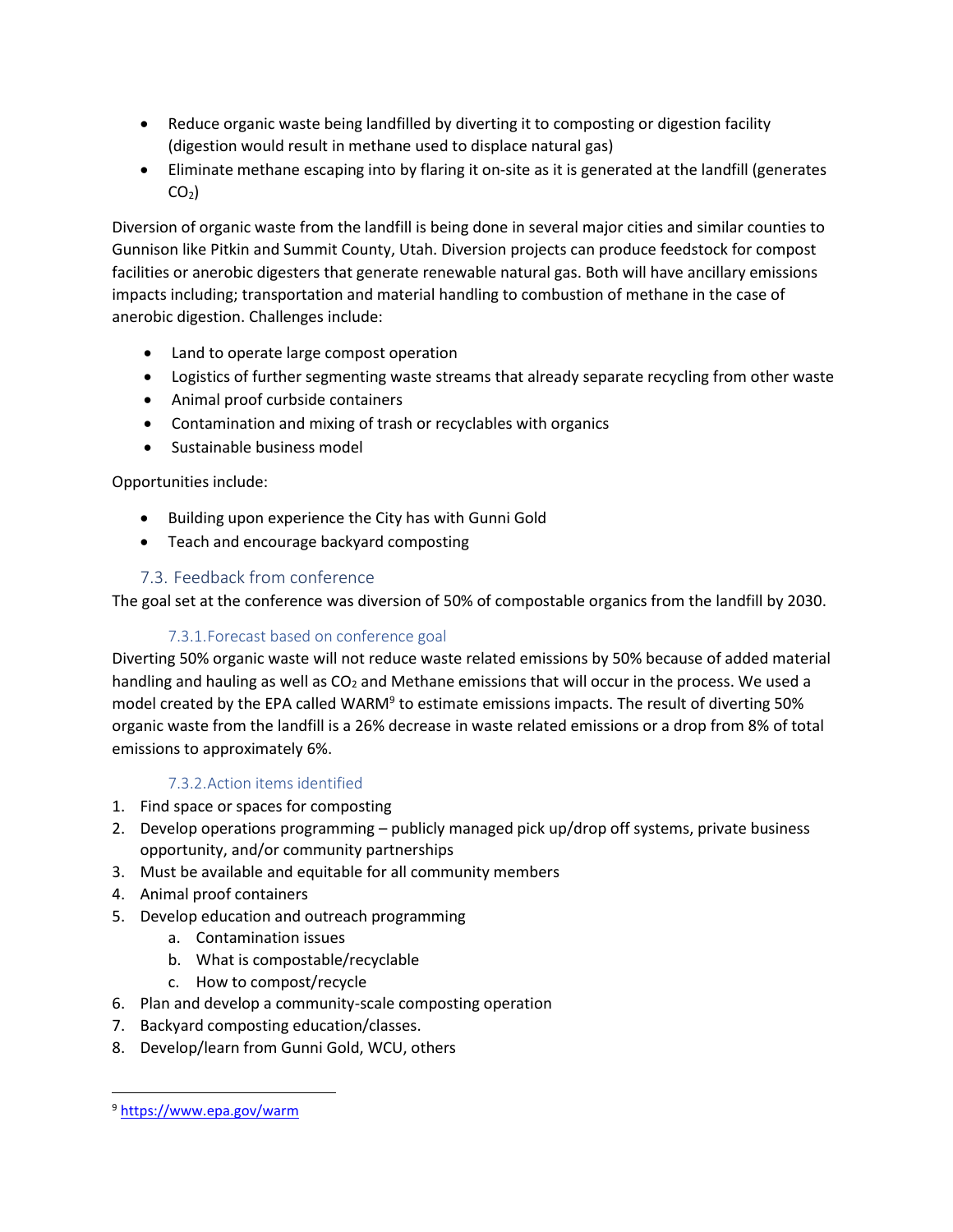- 9. Educate and promote minimum waste lifestyle and circular economy opportunities
- 10. Maximize composting end product –Maximize sequestration opportunities
- 11. Grow and utilize community partnerships (Mountain Roots--alternative orgs to provide services)

# 7.4. Recommendations

Set goal of diverting 100% of organic waste from the landfill by 2030. Work with local waste businesses to develop both local composting and/ or haul organic waste to commercial scale compost facility in Montrose County. Hauling waste to another county is not ideal but may be necessary to develop the market and create consumer habits that are necessary to develop a local compost facility that is sustainable. Feasibility studies and GHG forecasting of options needs to be completed to inform policy.

#### 7.5. Forecast based on recommendations

Diverting 100% of organic waste from the landfill by 2030 would reduce emissions from the waste sector by 73%.

# 8. Discussion/ Summary

#### 8.1. Connection/ links to other priorities

# 8.1.1. Sustainable Tourism

Tourism is a main driver of the economy in the Gunnison Valley. The Sustainable Tourism and Outdoor Recreation Committee (STOR) is working to address tourism-based impacts upon local landscapes through collaborative action of land management agencies, local government, and other stakeholders. The STOR group has not at this time addressed the impact tourism has upon GHG emissions. Opportunities exist to educate and encourage tourists and local recreationalists to lower their GHG footprint. Including developing a trailhead planning process that considers rideability and transit opportunities from population centers to reduce vehicle traffic at trailheads and VMT associated with activities.

# 8.1.2. Affordable Housing

Affordable housing is a crisis for the Gunnison Valley. There is not enough housing available at price points that can be attained by workers in the median and low-income ranges. Additionally, the condition of much of the existing housing stock that is affordable is poor and uses more energy to heat than the average home. Improving the efficiency of existing housing stock will reduce the cost burden to heat homes and make them more affordable. Creating housing that is near jobs that can support the housing costs will reduce traffic and the associated emissions. Creative use of deed restrictions, housing efficiency standards, and land use processes including maintenance codes may offer opportunities to incent and fast track workforce housing and redevelopment of existing, blighted housing.

# 8.1.3. Land Use

Land use planning can both reduce additional emissions through tactics like limiting sprawl. Also, promoting land management strategies that will lead to more carbon sequestration in soils can be achieved through supporting research and education efforts and by maintaining open spaces and working ranches. Land agencies like BLM and Forest Service may also have opportunities to maximize carbon sequestration through land management strategies. Carbon sequestration in landscapes is an intentional, active process that will require people to achieve. It will support ranchers, foresters, and others who manage lands and may bring added value and revenue to struggling industries.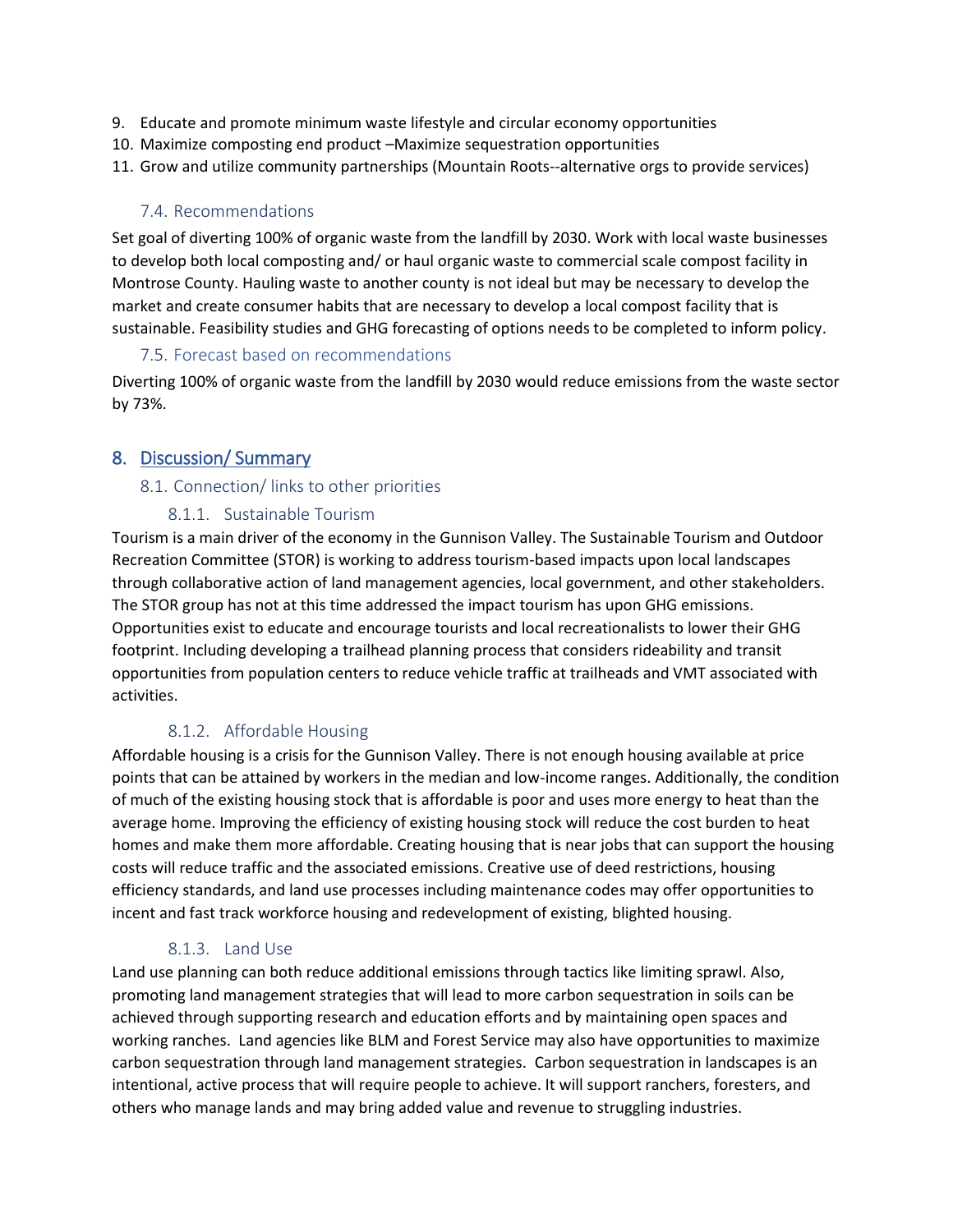# 8.1.4. Economic Development

Local economic development and maintenance of existing economic engines is dependent upon the Gunnison Valley's landscapes and climate. Climate change poses a risk to our current uses and future growth because it increases the occurrence of unpredictable and unseasonal weather and precipitation. Greater variability and the likelihood of a dryer and hotter average climate threatens the stability of the ski industry, increases fire risk, and makes our forests more fragile and less resilient to recovering from human impacts. Though we cannot affect global climate change by the actions of this valley alone, we have a moral obligation and a financial obligation to the next generations to do what we can to reduce GHG emissions that lead to global anthropogenic climate change.

# 8.2. Organizational Alignment:

Each of the local governments in the Gunnison Valley has expressed interest and set goals around reducing emissions. Coordinated policy making among all of the local governments is necessary to reach the goals we need to achieve especially around the transit/ housing nexus and tourism related traffic and parking impacts. Building codes that are consistent and similar across the county will make adaptation by builders easier. As development continues to push out of the towns land use planning and coordination between municipalities and the County is and will continue to be necessary to minimize sprawl and meet growth demands.

Rather than sustainability being another program or plan, what is needed is organizational culture change that considers sustainability, energy use, and emissions in all decisions and plans. These issues should be a fundamental filter for decision making just as cost and community preference are.

### 9. Conclusion

#### 9.1. Forecasted greenhouse gas reduction of combined recommendations

When the greenhouse gas savings from all recommendations for each sector discussed are applied together the result is a forecasted emissions reduction of greater than 50% from 2015 levels by 2030.



These results are in alignment with the IPCC recommendations to stay within a 1.5-degree Celsius global warming scenario. This modeled path is possible but will take enormous effort by local and state government, business, and the citizens of the Gunnison Valley. The co-benefits of the actions needed to achieve this goal are: cleaner air, a vibrant economy, better housing, less traffic, and lower energy costs.